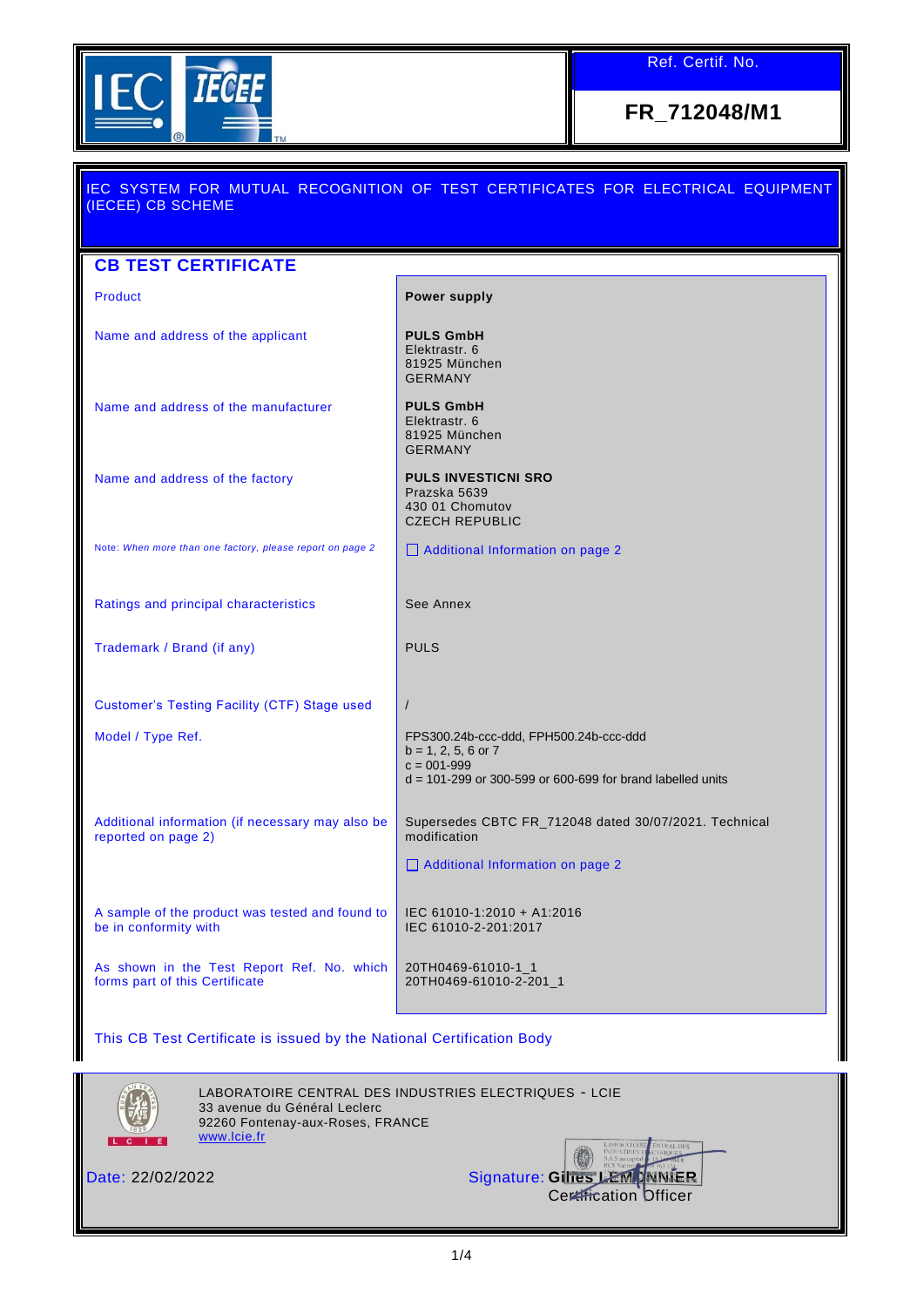

# **FR\_712048/M1**

## **ANNEX**

### **References, ratings and main characteristics:**

### **FPS300.24b-ccc-ddd (b=1 or 2):**

Input: AC 100-240 V (-15%/+10%); 4,0-1,7 A; 50-60 Hz DC 110-300 V (±20%); 3,6-1,3 A Output: 1 x 24-28 Vdc; 15-12,9 A or 1 x 24 Vdc; 15 A Total output power - continuous: 360 W (below +45 °C) 300 W (at +55 °C) 150 W (at +70 °C) Derate linearly between +55 °C and +70 °C Operational temperature range: −25 °C to +70 °C

#### **FPS300.24b-ccc-ddd (b=5):**

Input: AC 100-240 V (-15%/+10%); 4,0-1,7 A; 50-60 Hz DC 110-300 V (±20%); 3,6-1,3 A Output: 2 x 24-28 Vdc or 3 x 24-28 Vdc or 4 x 24-28 Vdc; max. 15-12,9 A Total output power - continuous: 360 W (below +45 °C) 300 W (at +55 °C) 150 W (at +70 °C) Derate linearly between +55 °C and +70 °C Operational temperature range: −25 °C to +70 °C

#### **FPS300.24b-ccc-ddd (b=6):**

Input: AC 100-240 V (-15%/+10%); 4,0-1,7 A; 50-60 Hz DC 110-300 V (±20%); 3,6-1,3 A Output: 2 x 24-28 Vdc or 3 x 24-28 Vdc or 4 x 24-28 Vdc; max. 3,9-3,4 A Total output power: 360 W (below +45 °C) 300 W (at +55 °C) 150 W (at +70 °C) Derate linearly between +55 °C and +70 °C Operational temperature range: −25 °C to +70 °C



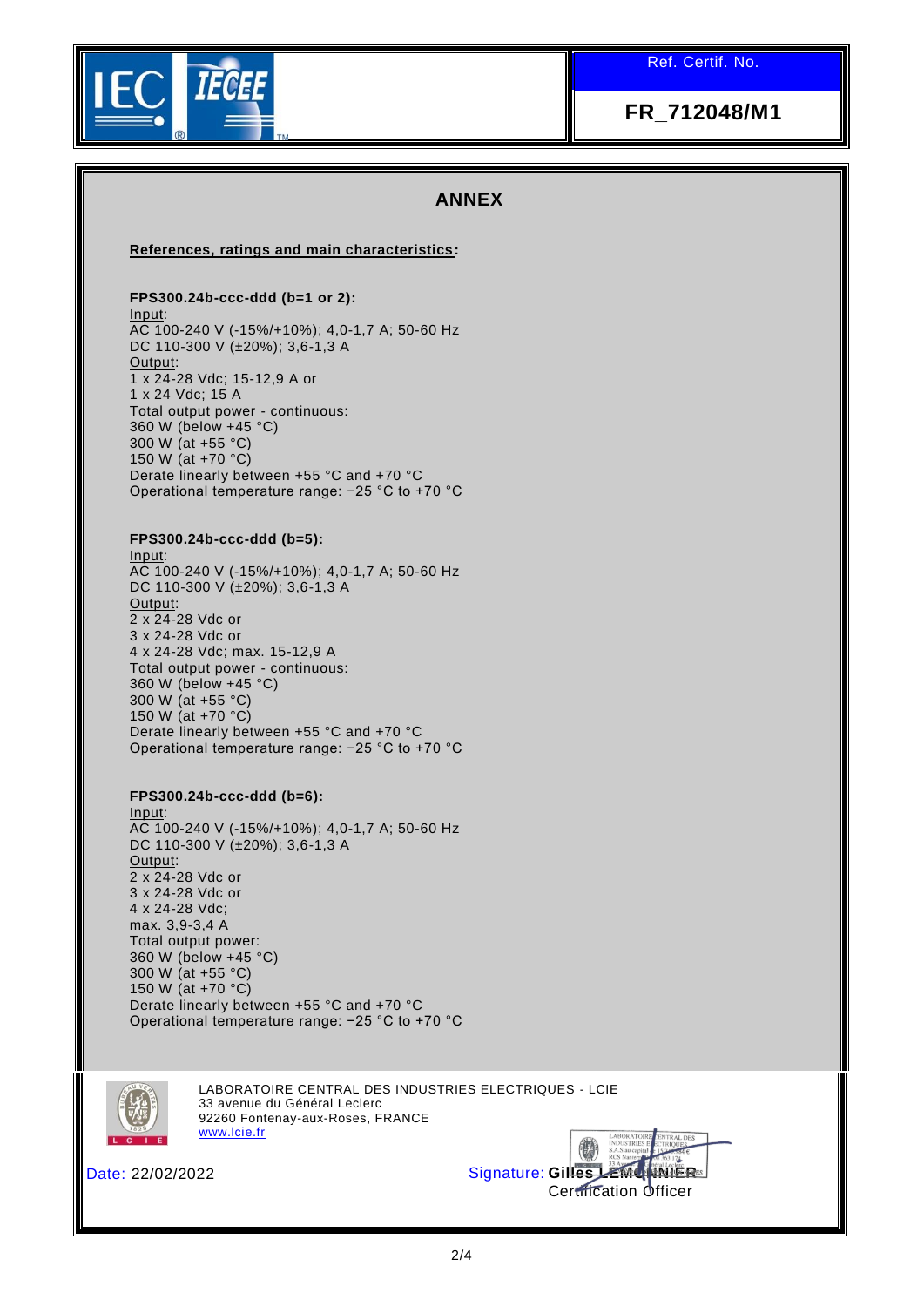

# **FR\_712048/M1**

# **ANNEX**

#### **FPS300.24b-ccc-ddd (b=7):**

Input: AC 100-240 V (-15%/+10%); 4,0-1,7 A; 50-60 Hz DC 110-300 V (±20%); 3,6-1,3 A Output: A combination of 2 to 4 outputs 24-28 Vdc (NEC Class 2) and 24-28 Vdc (regular) not exceeding Total output power: 360 W (below +45 °C) 300 W (at +55 °C) 150 W (at +70 °C) Derate linearly between +55 °C and +70 °C Operational temperature range: −25 °C to +70 °C

### **FPH500.24b-ccc-ddd (b=1 or 2):**

Input: AC 200-240 V (-15%/+10%); 3,3-2,7 A; 50-60 Hz DC 200-300 V (-15%/+20%); 3,2-2,1 A Output: 1 x 24-28 Vdc; 25-21,4 A or 1 x 24 Vdc; 25 A Total output power: 600 W (below +45 °C) 500 W (at +55 °C) 350 W (at +70 °C) Derate linearly between +45 °C and +70 °C Operational temperature range: −25 °C to +70 °C

## **FPH500.24b-ccc-ddd (b=5):**

Input: AC 200-240 V (-15%/+10%); 3,3-2,7 A; 50-60 Hz DC 200-300 V (-15%/+20%); 3,2-2,1 A Output:  $2 \times 24 - 28$  Vdc or 3 x 24-28 Vdc or 4 x 24-28 Vdc; max. 25-21,4 A Total output power: 600 W (below +45 °C) 500 W (at +55 °C) 350 W (at +70 °C) Derate linearly between +45 °C and +70 °C Operational temperature range: −25 °C to +70 °C